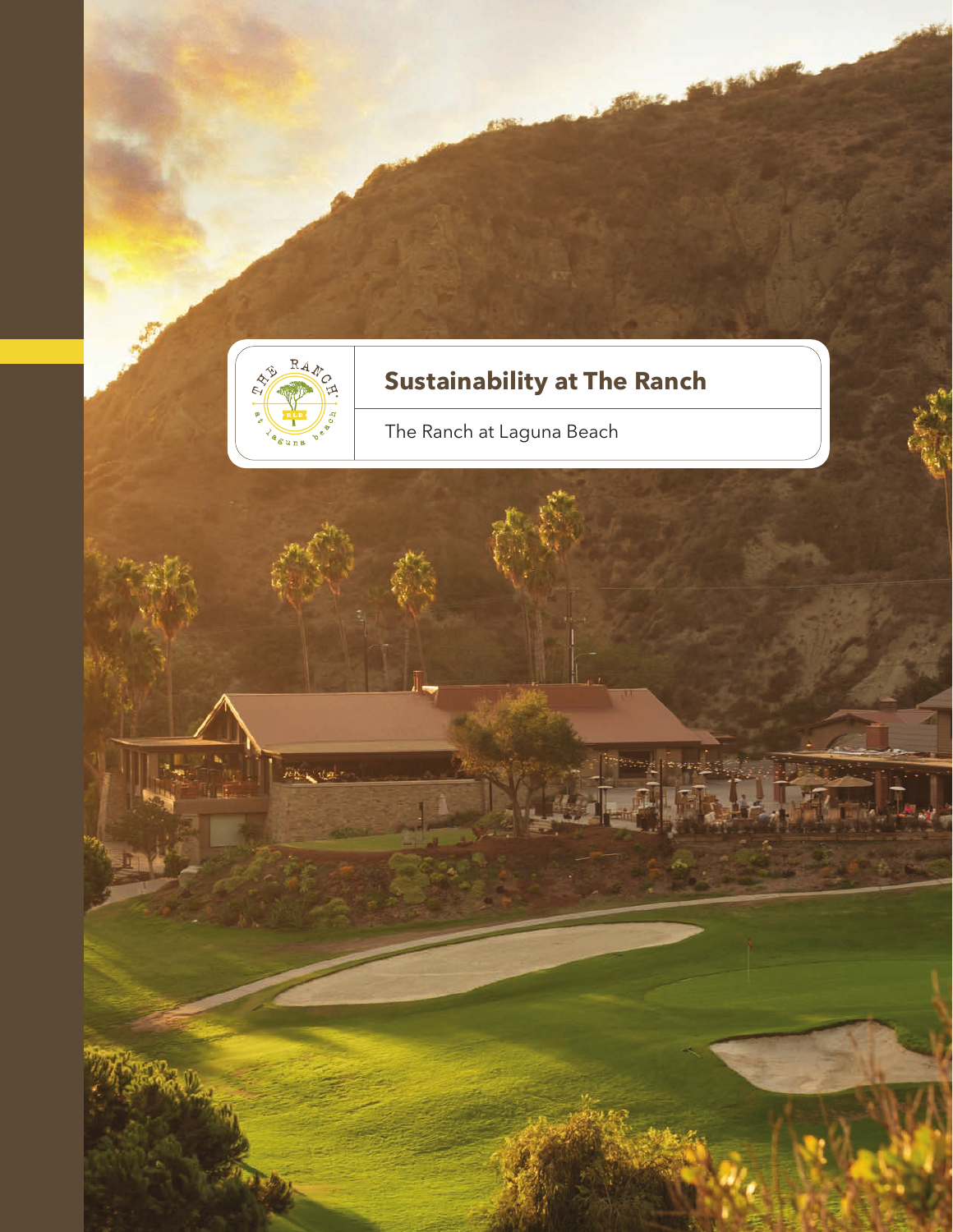## **OUR PURPOSE**

- Take sustainability to the next level and transform the way we travel.
- Demonstrate sustainable tourism leadership through actions and impact that also provide a great guest experience.

# **OUR PILLARS**

- Innovative solutions to make our resort environmentally-friendly.
- Protection of the land and sea, and all its inhabitants
- Contributions to the well-being of our Laguna Beach communities and non-profit organizations

## **OUR VALUES**

- Nature: We treasure and protect nature, its wildlife, and landscapes.
- Community: We respect those with whom we share our land and community.
- Culture: We value cultural diversity, origins, and traditions.

# **SUSTAINABILITY IN ACTION**

## **BEYOND GREEN**

The Ranch at Laguna Beach is a proud member of Beyond Green: a global portfolio of hotels, resorts and lodges leading the way in sustainable tourism. As a member, we are held to global standards of sustainability in tourism and in-tune with the United Nations sustainable development goals. It's more than your average 'reduce, reuse, recycle' philosophy— We are evaluated on 54 sustainability indicators to ensure our property is aligned with the Beyond Green mission: Using travel as a force for good.

#### **The Result:**

We help set the standard and lead the way for more hospitality companies around the world to make our planet their priority!



## **RECLAIMED WATER PROGRAM**

87 acres of land, all 100% irrigated with reclaimed water through our partnership with the local water district. We're keeping the golf course green in the greenest way possible!

#### **The Result:**

20 million gallons of potable water saved each year.

## **BOTTLES TO BUNKERS**

Are you finished with your glass bottle? We'll take care of it. And by that, we mean we'll take it to our on-site glass bottle crusher and turn it into sand. Then, we'll take that sand and use it fill bunkers on the golf course, repair our pavement and filter the pool. It's a win for us and a win for the planet!

#### **The Result:**

70 U.S. tons of sand is created each year, reducing our waste volume by 90% and cutting our carbon footprint by getting rid of the need to transport and process glass waste.

## **LED FIXTURES**

Every light fixture at The Ranch is LED, which reduces heat that would be generated by traditional incandescent lights.

#### **The Result:**

Lower heat generated = Lower need for HVAC and heat leakage issues with surrounding areas.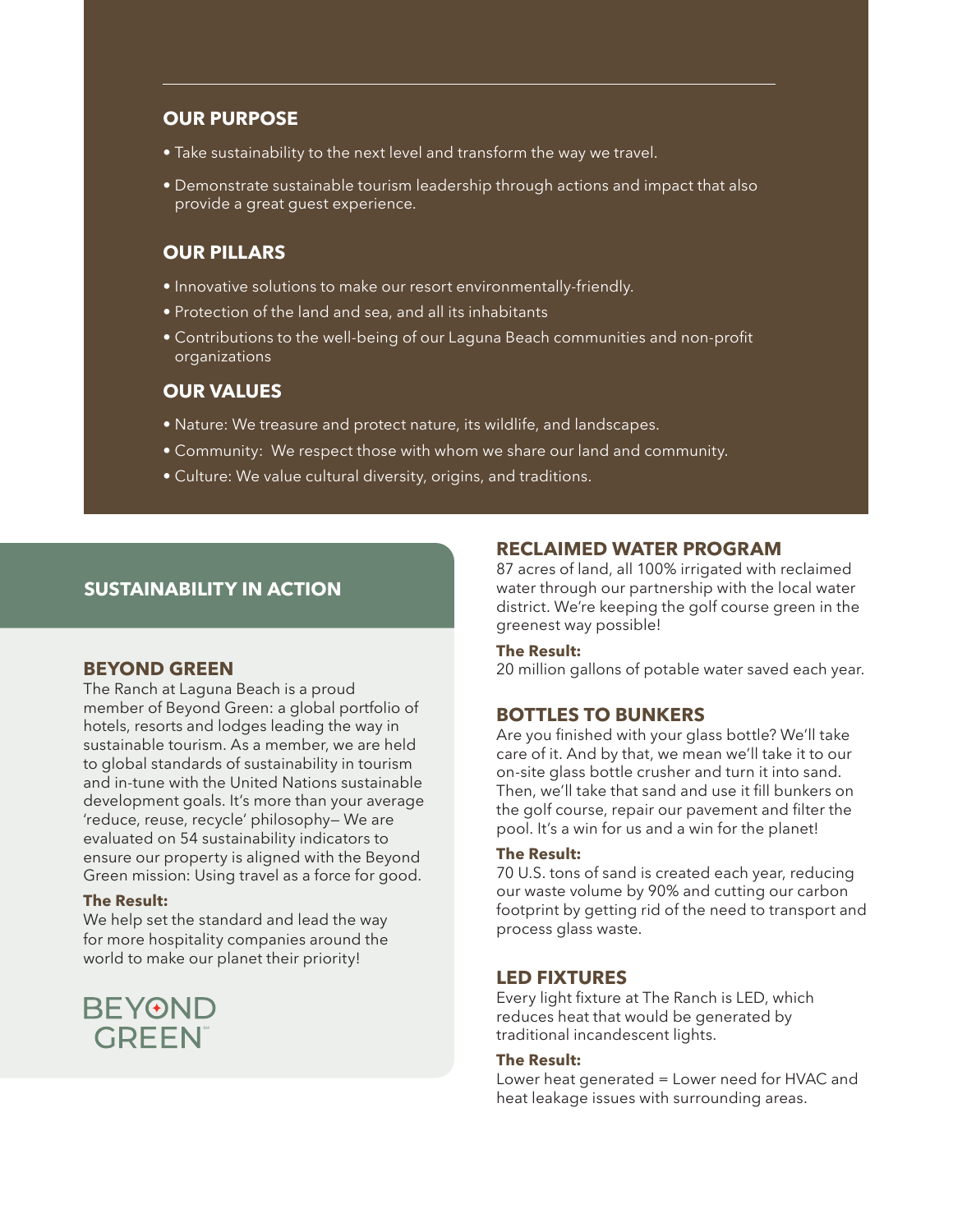# **HARVEST GARDEN**

Harvest Garden is our ½ acre, bio-dynamic farm that provides produce for Harvest Restaurant, and acts as a beautiful spot to host small group gatherings, receptions and events. The garden is overseen with love by Farmer Leo who welcomes guests for farm tours.

#### **The Result:**

Provides a large percentage of produce for our restaurant's seasonal menus, greatly reducing transportation-based produce delivery.

## **ON-SITE COMPOSTING**

Harvest Garden utilizes all of the wet-food waste (except proteins) and paper waste from our property in a 4-6 month composting process.

#### **The Result:**

20,000 pounds of food waste is eliminated yearly from entering landfills, while also reducing harmful methane emissions. This labor of love results in nutrient-rich soil that produces healthy foods, cools our planet, cleans our air and supports plants, animals and the earth's atmosphere. Additionally, non-compostable food waste from our kitchen is used in livestock food, eliminating the process for growing, packaging and delivering processed chicken feed.

## **ROOM KEYS**

The only thing that lasts longer than plastic is memories! That's why we've swapped out plastic room keys for wooden and bamboo keys that can be returned after your stay OR kept as a souvenir. And if a key is lost in the trash (it happens), it's biodegradable and will end up in the compost.

#### **The Result:**

An estimated 25,000 LESS plastic keys will make their way into a landfill.

# **OC TREE COLLECTIVE**

We offer our quests the opportunity to add a 'tree fee' to their room charge that will pay for a tree to be planted here at The Ranch, or with our partner at The Ecology Center. Each tree planted equals about a ton of carbon that will be eliminated from the atmosphere over the tree's lifetime. The impact and legacy of simply planting a tree is the definition of leaving a place better than you found it!

#### **The Result:**

Starting in 2022, we anticipate this program will result in hundreds of millions of tons of carbon being eliminated from our atmosphere.

# **OCEAN FRIENDLY RESTAURANT A Surfrider Project**

Harvest is Laguna Beach's first 'Ocean Friendly Restaurant', certified by Surfrider Foundation. This means we make sustainable choices for the good of the ocean, such as eliminating the use of Styrofoam and plastic, providing only reusable tableware, and following proper recycling practices daily.

#### **The Result:**

Continued progress toward having a truly 'zerowaste' restaurant cycle.

## **HOOK TO HARVEST**

Harvest takes pride in using local and sustainable sources to create their seasonal menus. Each partner shares our passion, values and concern for high-quality, responsible foods. When it comes to seafood, we partner with local fishermen from Dana Point and Newport Beach to serve the freshest seafood caught in local waters. We also do not serve salmon caught out of season or raised on fish farms. All seafood on our menu is on the James Beard Sustainable Seafood Standards list— So it's delicious and responsibly-sourced!

#### **The Result:**

We help reduce the impact on our local fisheries, while also supporting local fishermen and their families.

# **ADOPT A CHANNEL**

The Ranch at Laguna Beach works with volunteers to maintain a 0.75-mile stretch of the Aliso Creek Channel in Mission Viejo. Since December 2015, we have removed over 2,500 pounds of trash and natural debris from the channel. Thanks to these continued efforts, we're preventing this material to make its way to the Pacific Ocean.

## **The Result:**

Continuing to remove tens of thousands of pounds of trash to create a healthier streamline ecosystem and keep our oceans clean.

## **COMPOST CREW**

Each week, Ranch Team members contribute food waste to Harvest Garden from their home kitchens. **The Result:**

We project an additional 5,000 pounds of food waste will be diverted from landfills by our Compost Crew initiative.